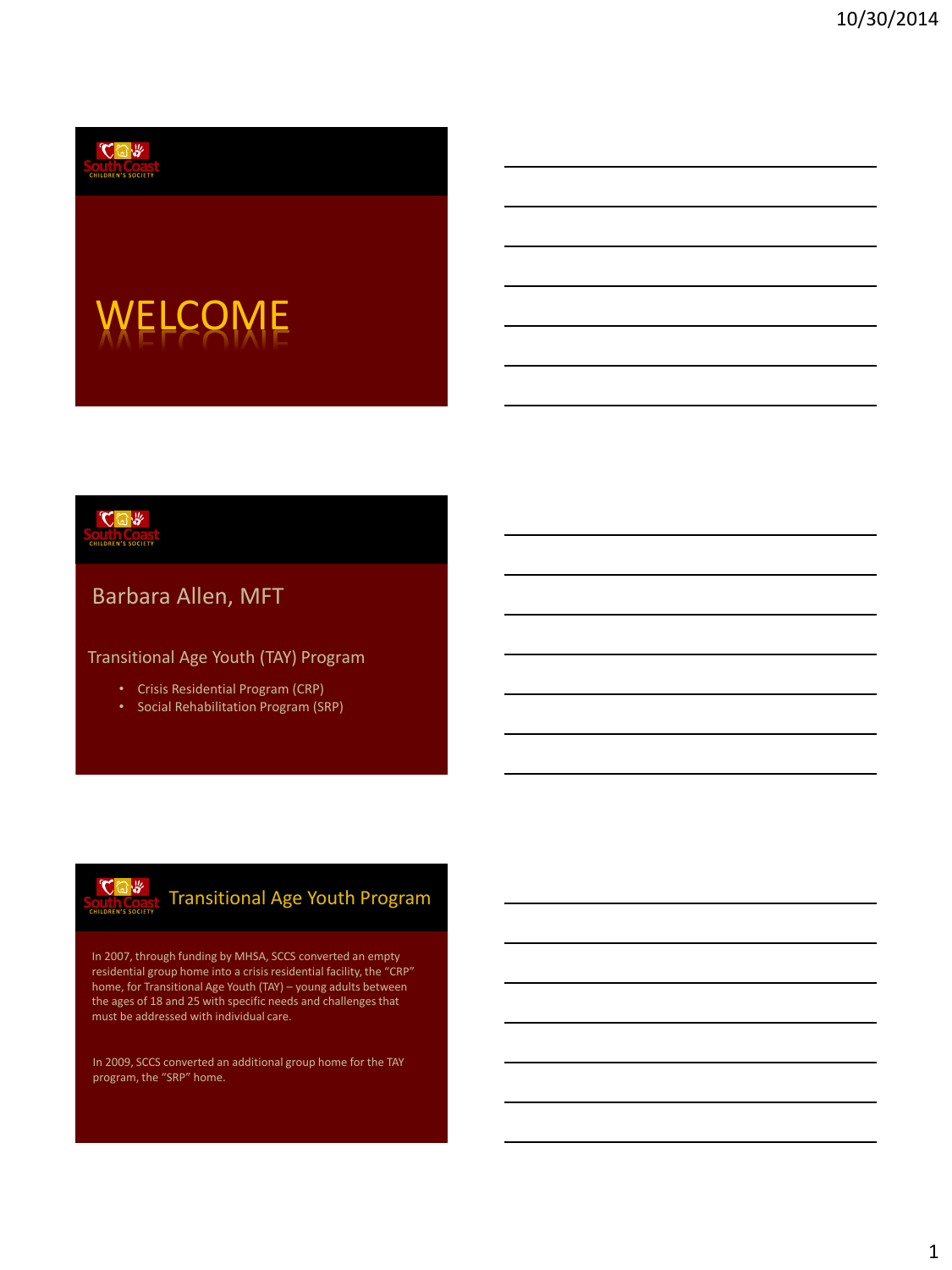TAY Crisis Residential Program





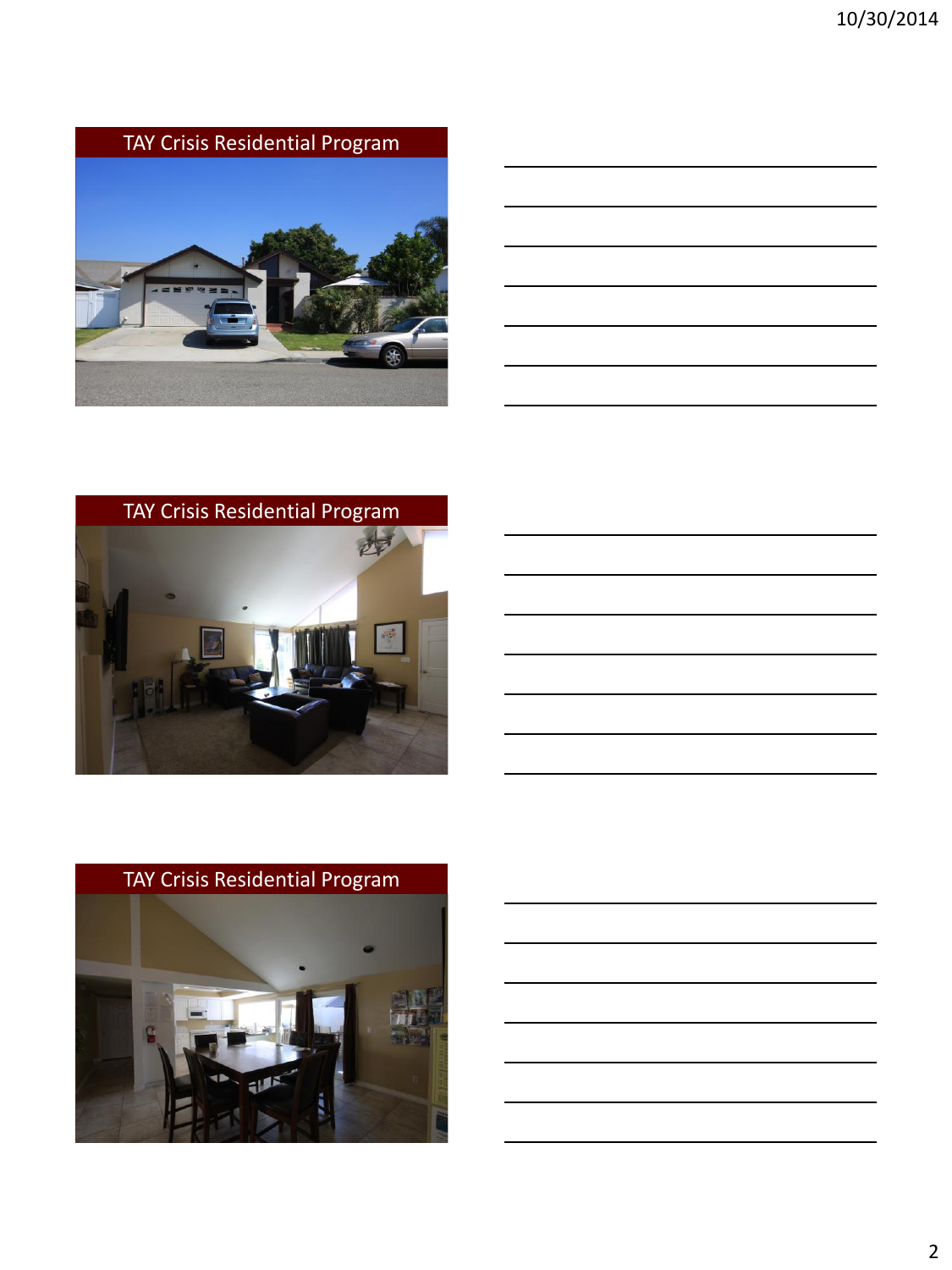







3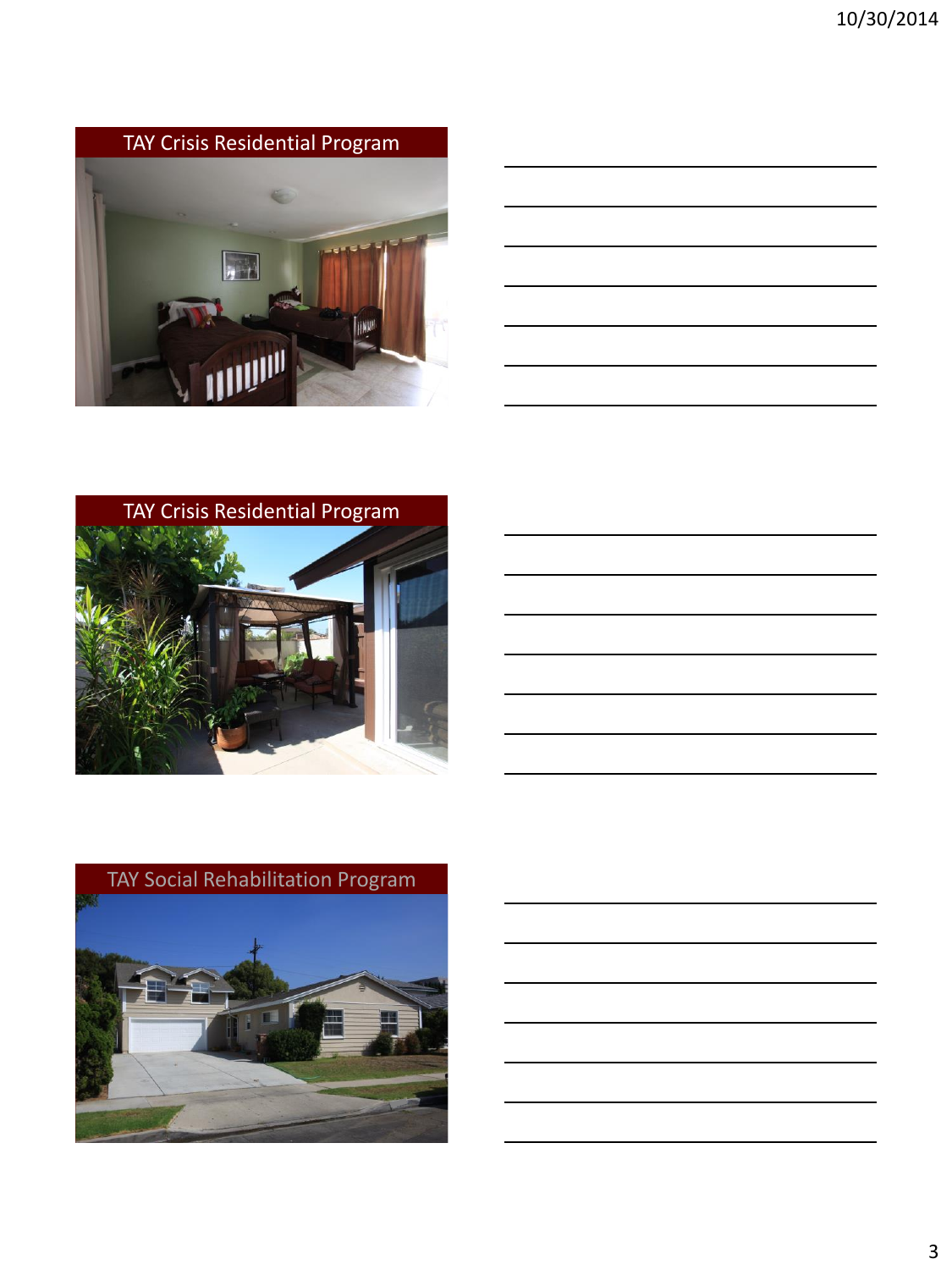TAY Social Rehabilitation Program



| <u> 1989 - Andrea Andrew Maria (h. 1989).</u>                                                                  |  |  |
|----------------------------------------------------------------------------------------------------------------|--|--|
| a sa mga bansang pag-ang pag-ang pag-ang pag-ang pag-ang pag-ang pag-ang pag-ang pag-ang pag-ang pag-ang pag-a |  |  |
|                                                                                                                |  |  |
| <u> 1989 - Johann Stoff, amerikansk politiker (d. 1989)</u>                                                    |  |  |
| <u> 1989 - Johann Stoff, amerikansk politiker (d. 1989)</u>                                                    |  |  |
|                                                                                                                |  |  |





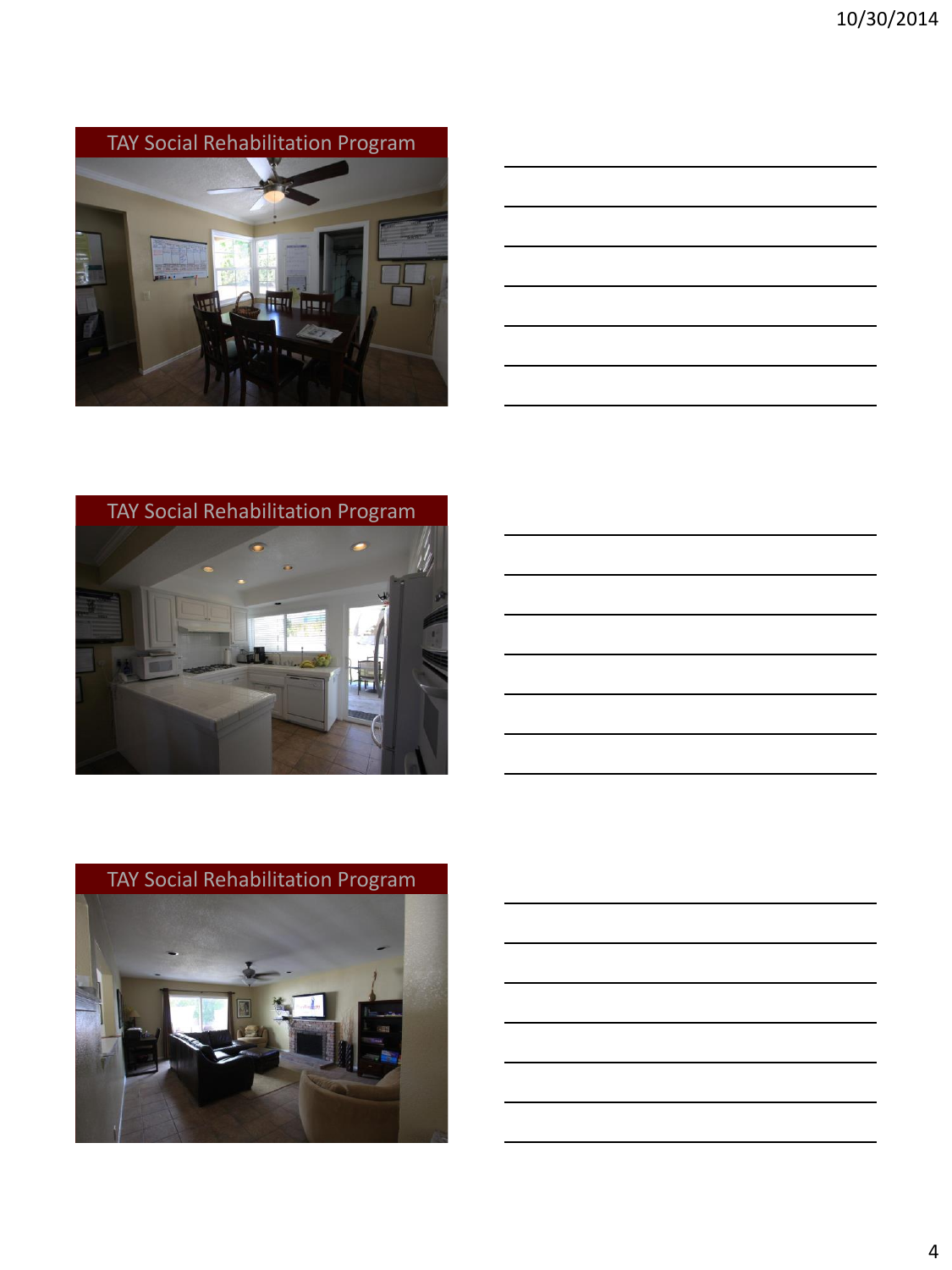#### $\mathcal{L} \mathfrak{D} \mathcal{R}$ Crisis Residential Program

- CRP = Crisis Residential Program
	- Goal is to assist participants from age 18 to 25 get through a mental health crisis (coming out of the hospital or preventing from going into the hospital)
	- Offer support, basic life-skills training, therapy, and life-coaching
	- Two to three week stay
	- Intensive treatment facility located in Costa Mesa



#### Crisis Residential Program Intensive Treatment Facility

- Participants meet with their assigned mental health therapist at least five times a week
- Participants attend a mental health group, independent living skills group, and physical activity group daily
- Participants medications are monitored by our LVN
- Participants are linked to psychiatric services outside of the program
- Participants are linked to community substance abuse treatment as needed.

# せいか

### Daily Life at the CRP

- Daily Goals Group
- Choosing Groups for the Day
- Assisting participants with scheduling their outside appointments
- Meal Preparations
- Activities/ Independent Living Skills
- Evening preparation time/ planning for the following day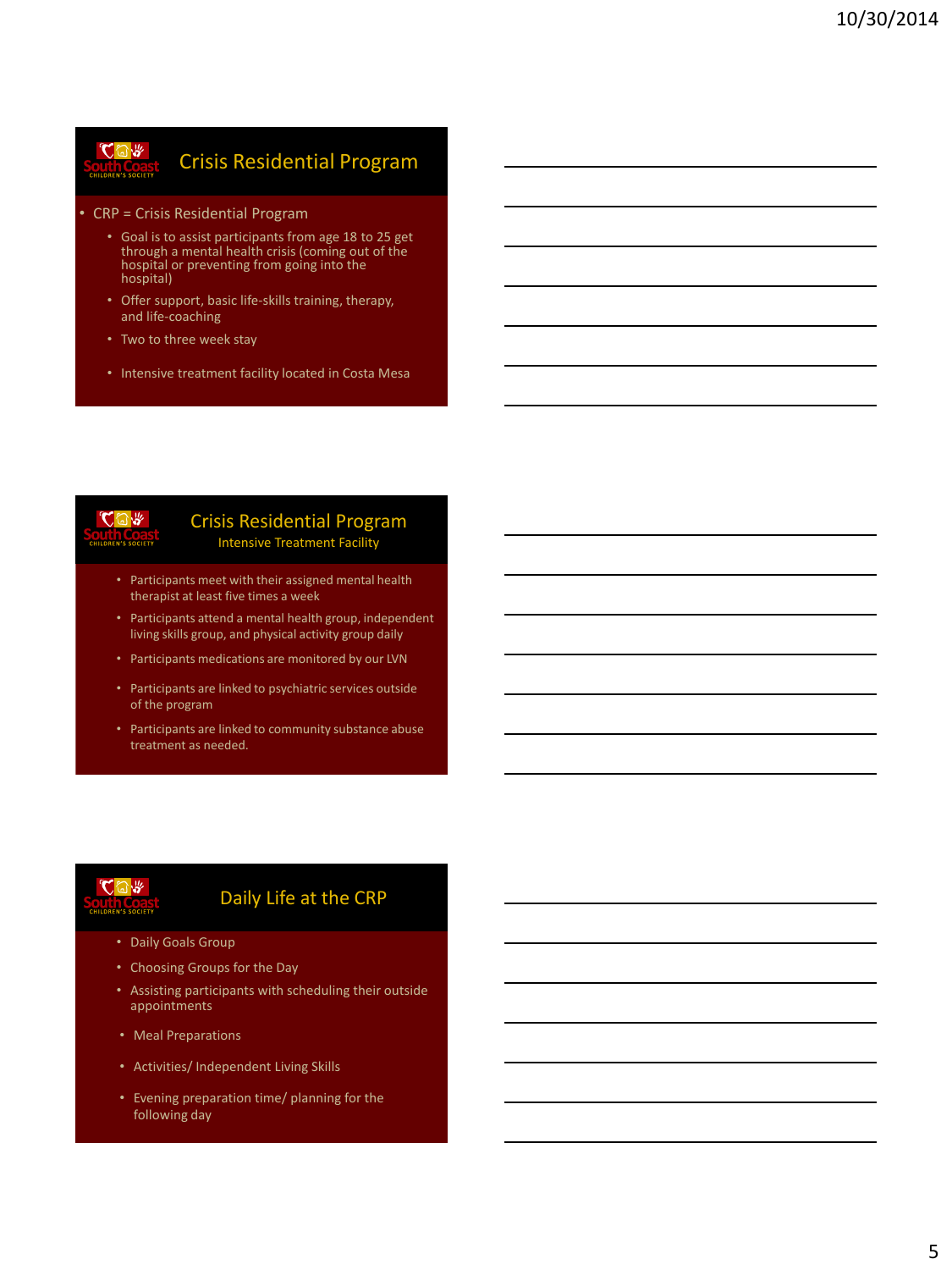### $\sqrt[4]{\omega}$

### Social Rehabilitation Program

- SRP = Social Rehabilitation Program
- Costa Mesa facility
	- 2-3 month stay
- Provides stabilization of youth between the ages of 18- 25 while the youth gain and implement independent living skills needed to make the transition into adulthood and more independent living
- TAY are guided as to how to care for their mental heath needs



#### Social Rehabilitation Program Treatment

- Participants meet with their assigned therapist weekly
- Participants attend one mental heath group per week
- Participants attends two independent living skills group per week
- Medication management that assists participants with being able to manage their medications on their own



#### Daily Life at SRP

- Daily goals set before they leave SRP for the day
- Participants sign themselves in and out of the program
- Participants are encouraged to participate in the community (school or work)
- Meal preparation/grocery shopping
- Evening preparation time/ planning for the following day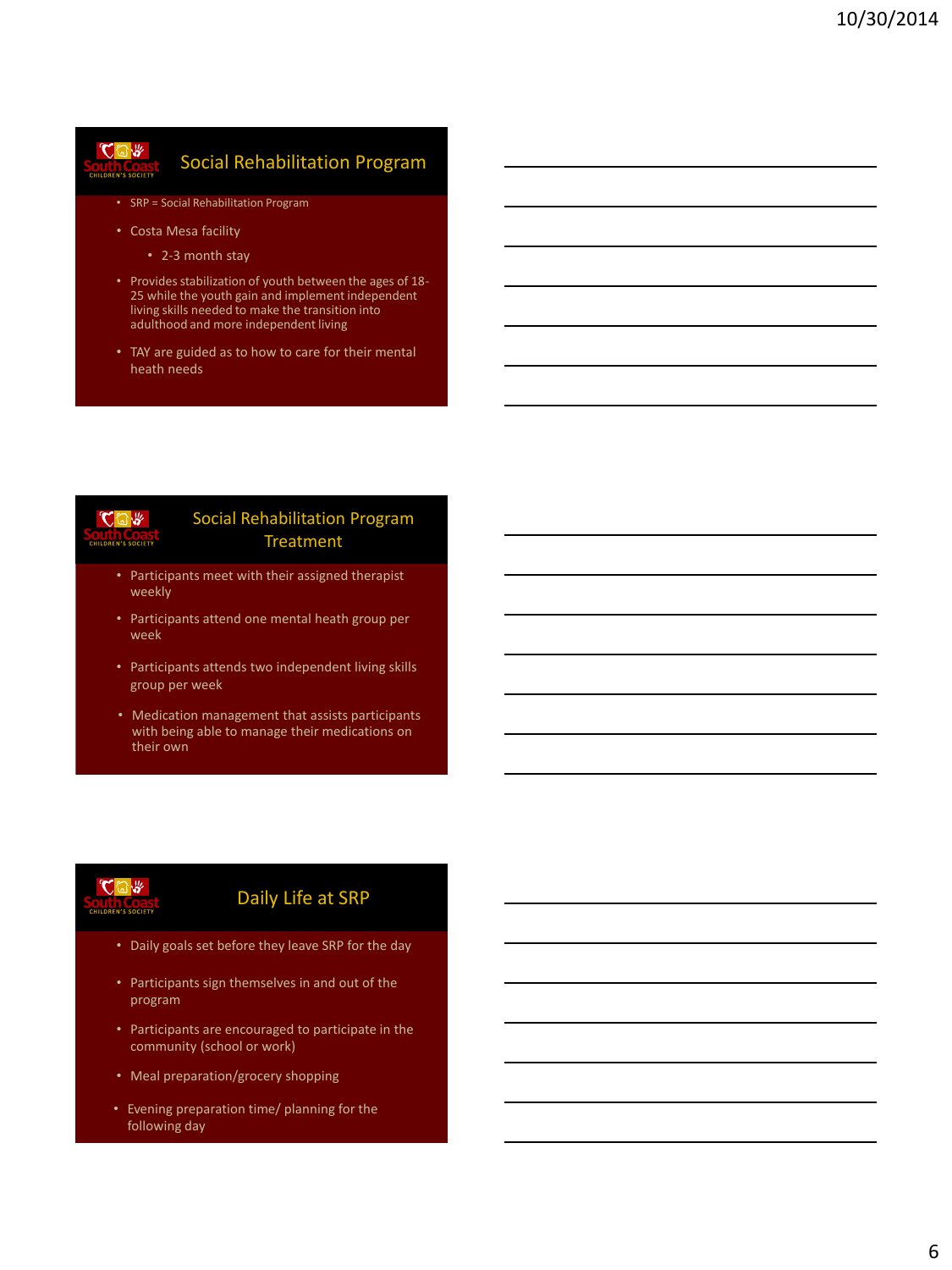# $\sqrt[4]{a}$

#### TAY Programs Admission Criteria

- Participants can be referred through Full Service Partnerships (FSPs) or additional county programs and/or hospitals.
- Participants must have a MediCal approved mental health diagnosis and be between the ages of 18-25.

#### Participants that TAY Program is not able to accept:

- Registered sex offenders
- Conserved individuals
- Those with seizure disorders
- Those that require injectable medication on site
- Undocumented individuals



#### Referral Process CRP/SRP

- Who refers
- Phone Assessments
- Director Interviews the prospective participant
- Prohibited Conditions
- Participant enters the home (CRP vs. SRP)



#### TAY Programs Referral Process

- Referring parties can call each house directly and complete an initial phone assessment with staff, and/or fax an assessment.
	- CRP (714) 966-5338, Fax: (714) 966-5339
	- SRP (657) 218-9753, Fax: (714) 545-4180
- After pertinent information regarding client is gathered, case will be immediately reviewed by the Program Director who will call the referring party to discuss the referral within 2 hours.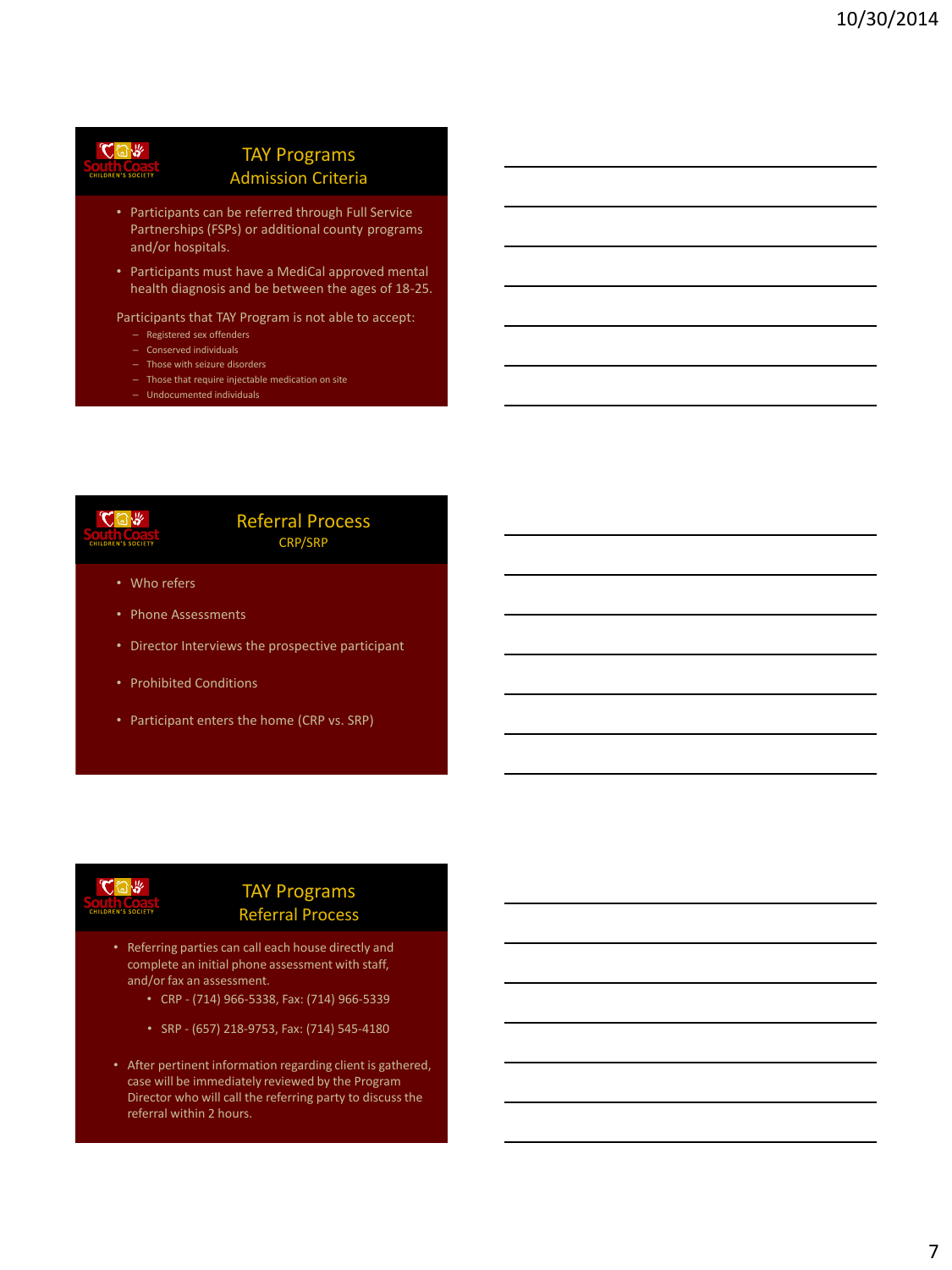#### $C_1$ TAY Programs Participants Served 2013-14

- FY 2013-14: 97 Participants Served
	- CRP: 69 – SRP: 28
- 42% Hispanic
- 40% Caucasian
- 7% African American
- 7% Korean
- 4% Other

#### TAY Programs Participants Served 2014-15

- FY 2014-15: 39 Participants Served – CRP: 28
	- SRP: 11

 $*$ 

- 36% Hispanic
- 28% Caucasian
- 13% African American
- 8% Filipino
- 8% Chinese
- 10% Other

# $*$

#### TAY Programs Populations Served

- TAY Programs offers services in English and Spanish.
- We serve the TAY (Transitional Age Youth) population, who are the severely, chronically mentally ill, and who are in need of residential mental health services combined with independent living skills to prepare them for success in their next housing placement.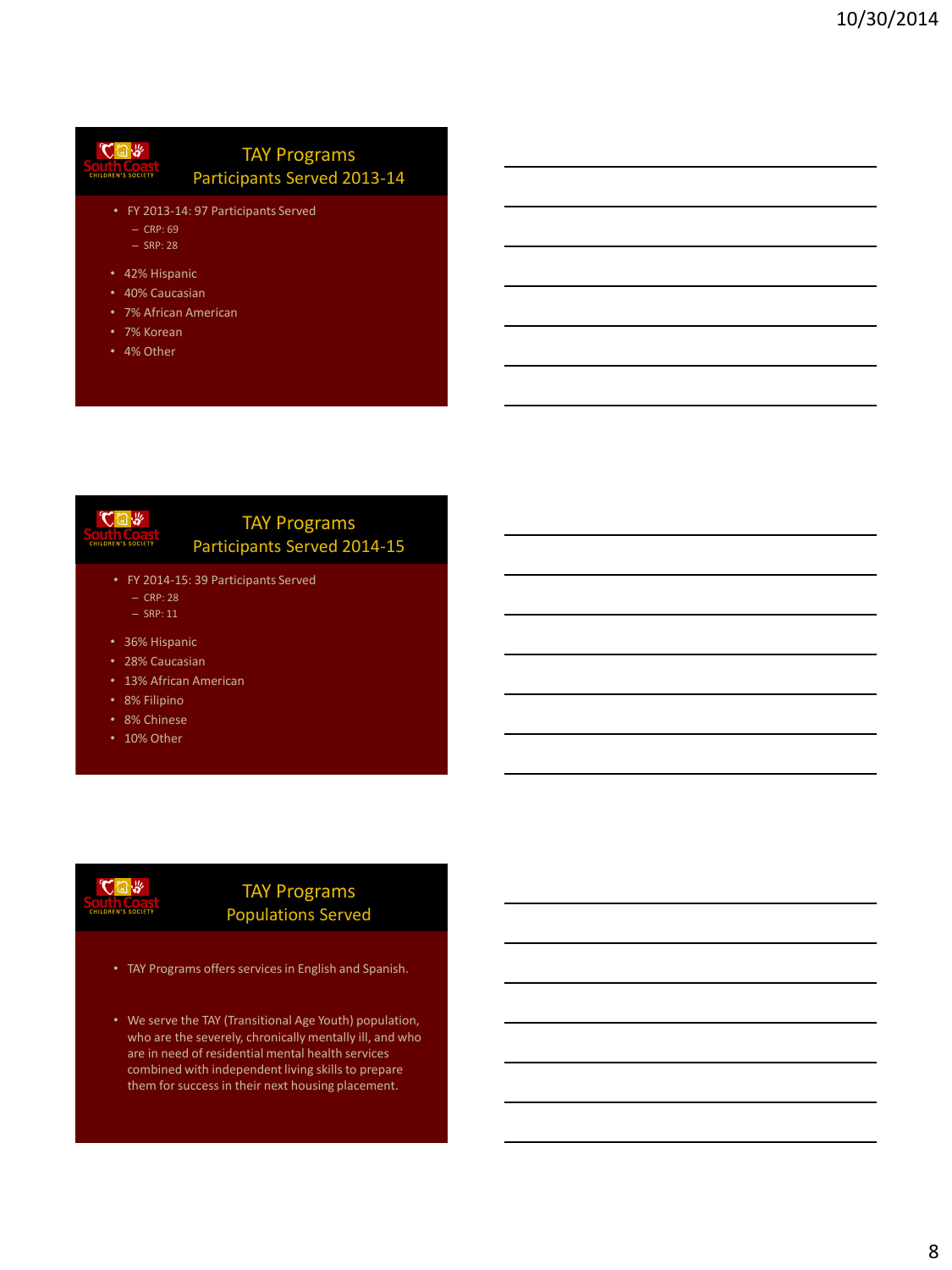### $C_0$  %

#### TAY Programs Where are we today

- Currently we report to the county our census and demographic information weekly.
- Outcomes
- Each participant is also offered a discharge feedback form which is reviewed with program during weekly treatment teams.

# ${\mathbf C}$ ଭା

#### TAY Programs Challenges

- Assisting participants with medication – Filling prescriptions
	- Lack of insurance/insurance information
- Obtaining TB/Physicals within 72 hours



#### TAY Programs Effective Change

- Recovery Model Implementation
	- Voice and Choice in Treatment
	- TAY Friendly with internet access and use of cellphone
	- Notebooks provided to each participant upon entry